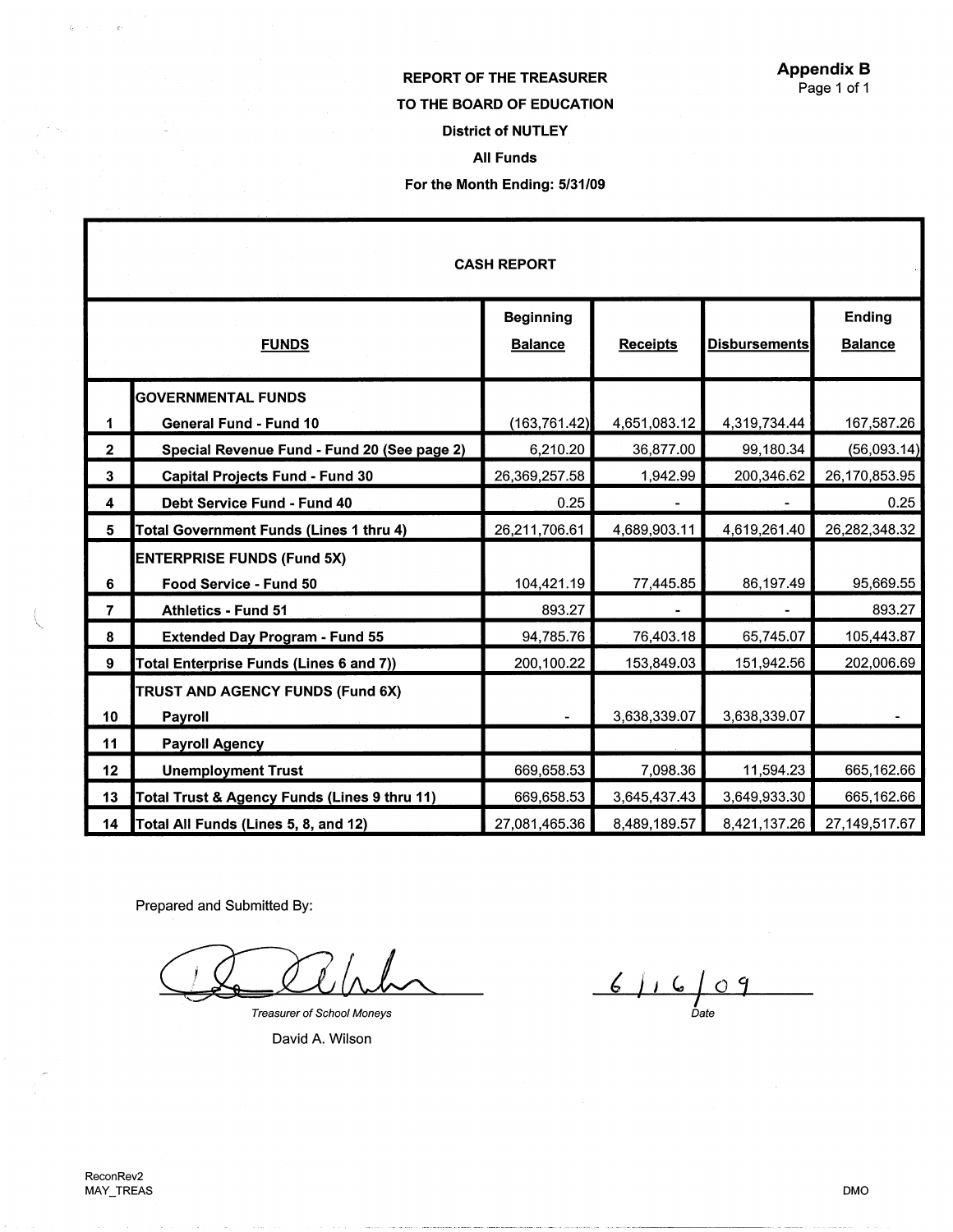| NUTLEY BOARD OF EDUCATION<br>TD BANK GENERAL ACCOUNT |                                     |                 | <b>RECONCILIATION DATE</b><br>PREPARED BY:<br><b>DWILSON</b> |                           |               |   |
|------------------------------------------------------|-------------------------------------|-----------------|--------------------------------------------------------------|---------------------------|---------------|---|
|                                                      |                                     |                 |                                                              | <b>OUTSTANDING CHECKS</b> |               |   |
|                                                      |                                     |                 | <b>NUMBER</b>                                                | <b>JAMOUNT</b>            | NUMBER AMOUNT |   |
| <b>BALANCE PER BANK STATEMENT</b>                    |                                     |                 | FY 08-09                                                     | 207,930.04                |               |   |
| AS OF<br>May 31, 2009                                |                                     | \$1,766,932.39  |                                                              |                           |               |   |
|                                                      |                                     |                 |                                                              |                           |               |   |
| ADD DEPOSITS IN TRANSIT:                             |                                     |                 |                                                              |                           |               |   |
| PAYROLL ADJMT<br>110.20                              |                                     |                 |                                                              |                           |               |   |
| 75840 REPYMT<br>85.07                                |                                     |                 |                                                              |                           |               |   |
|                                                      |                                     |                 |                                                              |                           |               |   |
|                                                      |                                     |                 |                                                              |                           |               |   |
|                                                      |                                     |                 |                                                              |                           |               |   |
| \$<br>TOTALS IN TRANSIT                              | 195.27                              |                 |                                                              |                           |               |   |
|                                                      |                                     |                 |                                                              |                           |               |   |
| <b>TOTAL</b>                                         | \$                                  | 1,767,127.66    |                                                              |                           |               |   |
|                                                      |                                     |                 |                                                              |                           |               |   |
|                                                      |                                     |                 |                                                              |                           |               |   |
| LESS CHECKS OUTSTANDING:                             |                                     |                 |                                                              |                           |               |   |
| 207,930.04                                           |                                     |                 |                                                              |                           |               |   |
| 79936/80035<br>7,965.00                              |                                     |                 |                                                              |                           |               |   |
|                                                      |                                     |                 |                                                              |                           |               |   |
|                                                      |                                     |                 |                                                              |                           |               |   |
|                                                      |                                     |                 |                                                              |                           |               |   |
| TOTAL CHECKS OUTSTANDING<br>\$                       | 215,895.04                          |                 |                                                              |                           |               |   |
|                                                      |                                     |                 |                                                              |                           |               |   |
|                                                      | \$                                  | 215,895.04      |                                                              |                           |               |   |
|                                                      |                                     |                 |                                                              |                           |               |   |
| <b>BANK BALANCE PER</b>                              |                                     |                 |                                                              |                           |               |   |
| STATEMENT RECONCILIATION                             | \$                                  | 1,551,232.62    |                                                              |                           |               |   |
|                                                      |                                     |                 |                                                              |                           |               |   |
|                                                      |                                     |                 |                                                              |                           |               |   |
|                                                      |                                     |                 |                                                              |                           |               |   |
| <b>GENERAL LEDGER ACCOUNT</b>                        |                                     |                 |                                                              |                           |               |   |
| <b>BALANCE</b>                                       |                                     | 1,551,232.62    |                                                              |                           |               |   |
|                                                      |                                     |                 |                                                              |                           |               |   |
| ADD DEBITS:                                          |                                     |                 |                                                              |                           |               |   |
| <b>DEPOSIT</b>                                       |                                     |                 |                                                              |                           |               |   |
| <b>INTEREST</b>                                      |                                     |                 |                                                              |                           |               |   |
|                                                      |                                     |                 |                                                              |                           |               |   |
|                                                      |                                     |                 |                                                              |                           |               |   |
|                                                      |                                     |                 |                                                              |                           |               |   |
|                                                      |                                     |                 |                                                              |                           |               |   |
| TOTAL DEBITS:<br>\$                                  | 0.00                                |                 |                                                              |                           |               |   |
|                                                      | \$                                  | 1,551,232.62    |                                                              |                           |               |   |
|                                                      |                                     |                 |                                                              |                           |               |   |
| $\sim$                                               |                                     |                 |                                                              |                           |               |   |
|                                                      |                                     |                 |                                                              |                           |               |   |
| <b>LESS CREDITS:</b>                                 |                                     |                 |                                                              |                           |               |   |
| 0.00<br>CK#                                          |                                     |                 |                                                              |                           |               |   |
|                                                      |                                     |                 |                                                              |                           |               |   |
|                                                      |                                     |                 |                                                              |                           |               |   |
|                                                      |                                     |                 |                                                              |                           |               |   |
|                                                      |                                     |                 |                                                              |                           |               |   |
|                                                      |                                     |                 |                                                              |                           |               |   |
|                                                      |                                     |                 |                                                              |                           |               |   |
| TOTAL CREDITS:<br>\$                                 | $0.00\,$<br>$\overline{\mathbb{s}}$ |                 |                                                              |                           |               |   |
|                                                      |                                     | 0.00            |                                                              |                           |               |   |
|                                                      |                                     |                 |                                                              |                           |               |   |
|                                                      |                                     |                 |                                                              |                           |               |   |
| <b>BANK BALANCE PER</b>                              |                                     |                 | <b>TOTAL</b>                                                 | 207,930.04 TOTAL          |               | ō |
| <b>GENERAL LEDGER</b>                                |                                     | \$ 1,551,232.62 |                                                              |                           |               |   |
|                                                      |                                     |                 |                                                              |                           |               |   |

 $\mathcal{R}^{(1)}$  and  $\mathcal{R}^{(2)}$ 



 $\bar{1}$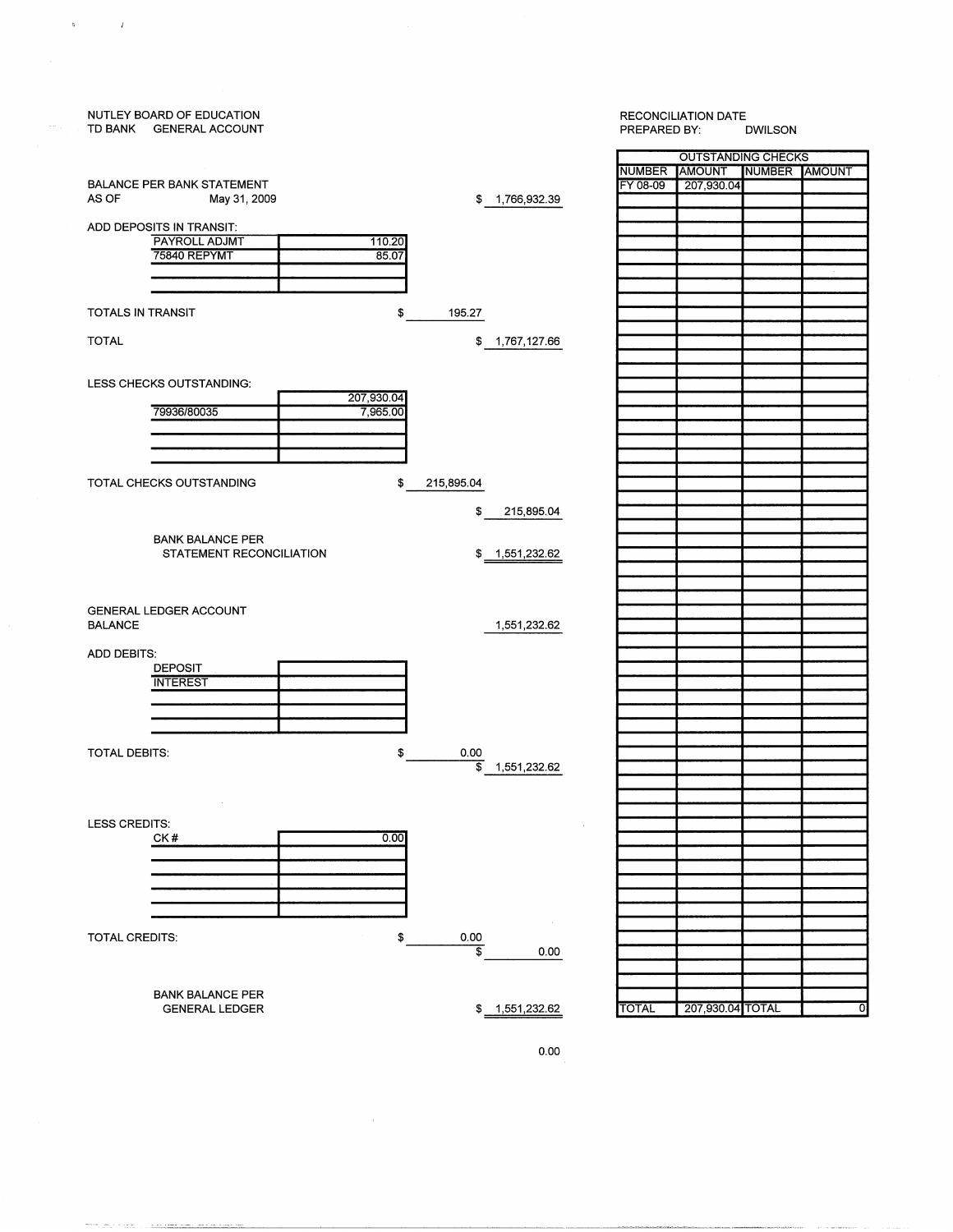## NUTLEY BOARD OF EDUCATION RECONCILIATION DATE TD BANK REFERENDUM ACCOUNT

 $\mathbf{v} = \mathbf{v} \times \mathbf{v}$ 

|                                   |                             |               | <b>OUTSTANDING CHECKS</b> |               |                           |
|-----------------------------------|-----------------------------|---------------|---------------------------|---------------|---------------------------|
|                                   |                             | <b>NUMBER</b> | <b>AMOUNT</b>             | <b>NUMBER</b> | <b>AMOUNT</b>             |
| <b>BALANCE PER BANK STATEMENT</b> |                             |               |                           |               |                           |
| AS OF<br>May 31, 2009             | \$ 3,731,772.35             |               |                           |               |                           |
|                                   |                             |               |                           |               |                           |
| ADD DEPOSITS IN TRANSIT:          |                             |               |                           |               |                           |
|                                   |                             |               |                           |               |                           |
|                                   |                             |               |                           |               |                           |
|                                   |                             |               |                           |               |                           |
|                                   |                             |               |                           |               |                           |
|                                   |                             |               |                           |               |                           |
| TOTALS IN TRANSIT<br>\$           | 0.00                        |               |                           |               |                           |
|                                   |                             |               |                           |               |                           |
| <b>TOTAL</b>                      | \$3,731,772.35              |               |                           |               |                           |
|                                   |                             |               |                           |               |                           |
|                                   |                             |               |                           |               |                           |
|                                   |                             |               |                           |               |                           |
| LESS CHECKS OUTSTANDING:          |                             |               |                           |               |                           |
| 0.00                              |                             |               |                           |               |                           |
| 0.00                              |                             |               |                           |               |                           |
|                                   |                             |               |                           |               |                           |
|                                   |                             |               |                           |               |                           |
|                                   |                             |               |                           |               |                           |
|                                   |                             |               |                           |               |                           |
| TOTAL CHECKS OUTSTANDING<br>\$    | 0.00                        |               |                           |               |                           |
|                                   |                             |               |                           |               |                           |
|                                   | \$<br>0.00                  |               |                           |               |                           |
|                                   |                             |               |                           |               |                           |
| <b>BANK BALANCE PER</b>           |                             |               |                           |               |                           |
| STATEMENT RECONCILIATION          | \$3,731,772.35              |               |                           |               |                           |
|                                   |                             |               |                           |               |                           |
|                                   |                             |               |                           |               |                           |
|                                   |                             |               |                           |               |                           |
| GENERAL LEDGER ACCOUNT            |                             |               |                           |               |                           |
| <b>BALANCE</b>                    | \$3,731,772.35              |               |                           |               |                           |
|                                   |                             |               |                           |               |                           |
| <b>ADD DEBITS:</b>                |                             |               |                           |               |                           |
| <b>DEPOSIT</b>                    |                             |               |                           |               |                           |
| <b>INTEREST</b>                   |                             |               |                           |               |                           |
|                                   | $\mathcal{F}_{\mathcal{A}}$ |               |                           |               |                           |
|                                   |                             |               |                           |               |                           |
|                                   |                             |               |                           |               |                           |
|                                   |                             |               |                           |               |                           |
|                                   |                             |               |                           |               |                           |
| <b>TOTAL DEBITS:</b><br>\$        | 0.00<br>\$                  |               |                           |               |                           |
|                                   | 3,731,772.35                |               |                           |               |                           |
|                                   |                             |               |                           |               |                           |
|                                   |                             |               |                           |               |                           |
|                                   |                             |               |                           |               |                           |
| LESS CREDITS:                     |                             |               |                           |               |                           |
| 0.00<br>CK#                       |                             |               |                           |               |                           |
|                                   |                             |               |                           |               |                           |
|                                   |                             |               |                           |               |                           |
|                                   |                             |               |                           |               |                           |
|                                   |                             |               |                           |               |                           |
|                                   |                             |               |                           |               |                           |
|                                   |                             |               |                           |               |                           |
| TOTAL CREDITS:<br>\$              | $rac{0.00}{1}$              |               |                           |               |                           |
|                                   | 0.00                        |               |                           |               |                           |
|                                   |                             |               |                           |               |                           |
|                                   |                             |               |                           |               |                           |
| <b>BANK BALANCE PER</b>           |                             |               |                           |               |                           |
| <b>GENERAL LEDGER</b>             | \$3,731,772.35              | <b>TOTAL</b>  |                           | 0.00 TOTAL    | $\overline{\mathfrak{o}}$ |
|                                   |                             |               |                           |               |                           |
|                                   |                             |               |                           |               |                           |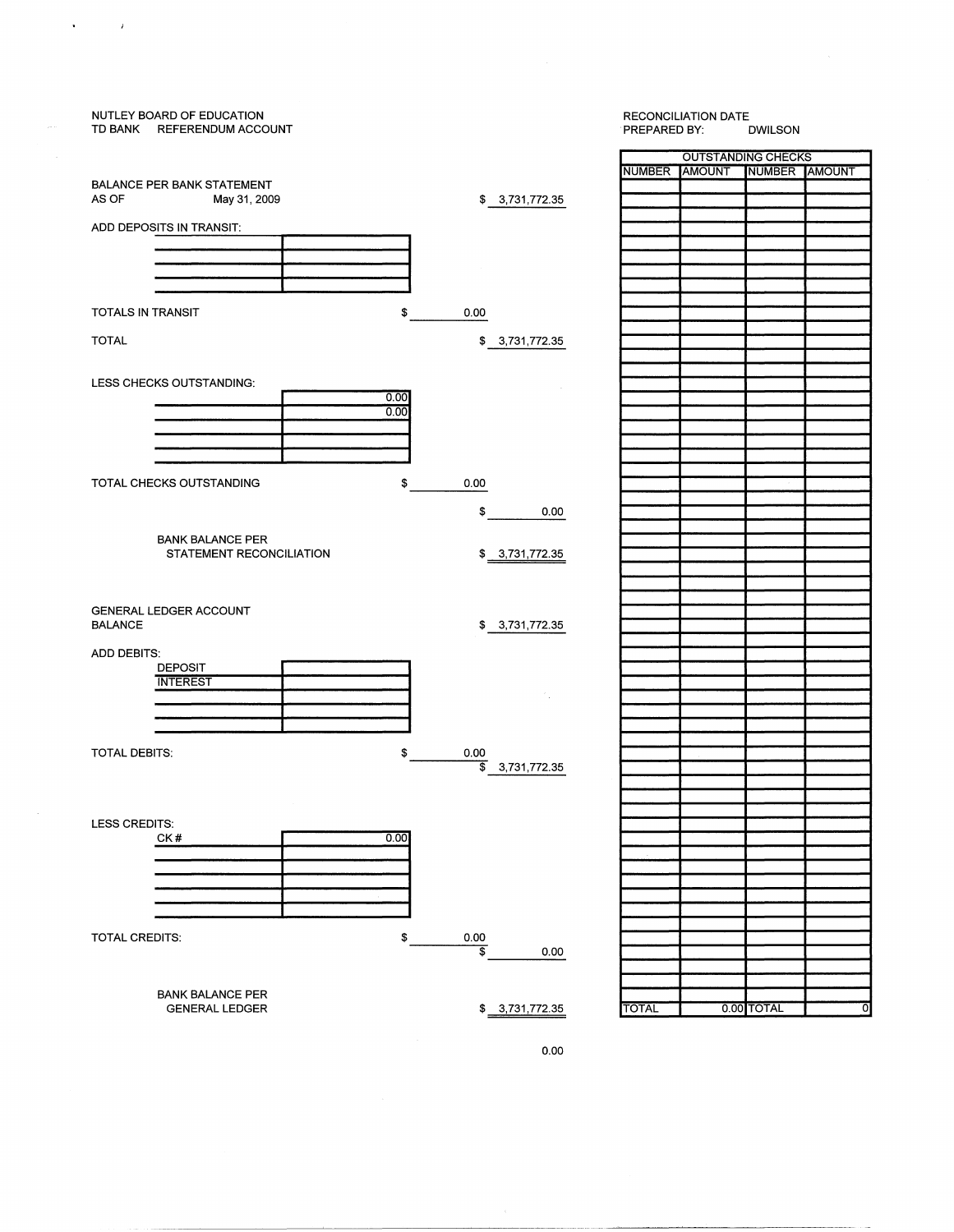

 $\sim$   $\alpha$ 

 $\hat{\mathbf{c}}$ 

OUTSTANDING CHECKS NUMBER AMOUNT NUMBER AMOUNT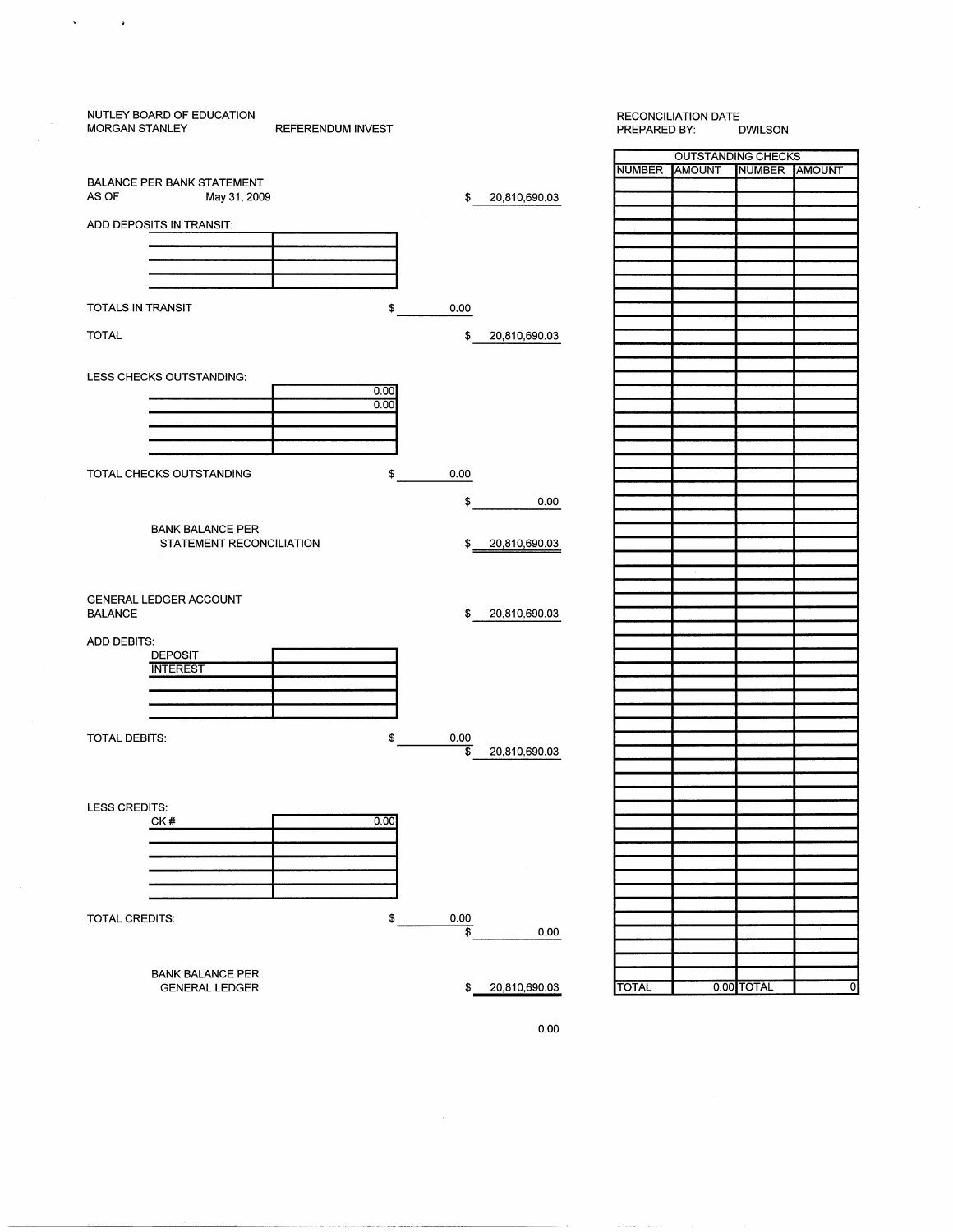

 $\mathbf{a}^{\dagger}$  and  $\mathbf{a}^{\dagger}$ 

### RECONCILIATION DATE<br>PREPARED BY: DWILSON PREPARED BY:

OUTSTANDING CHECKS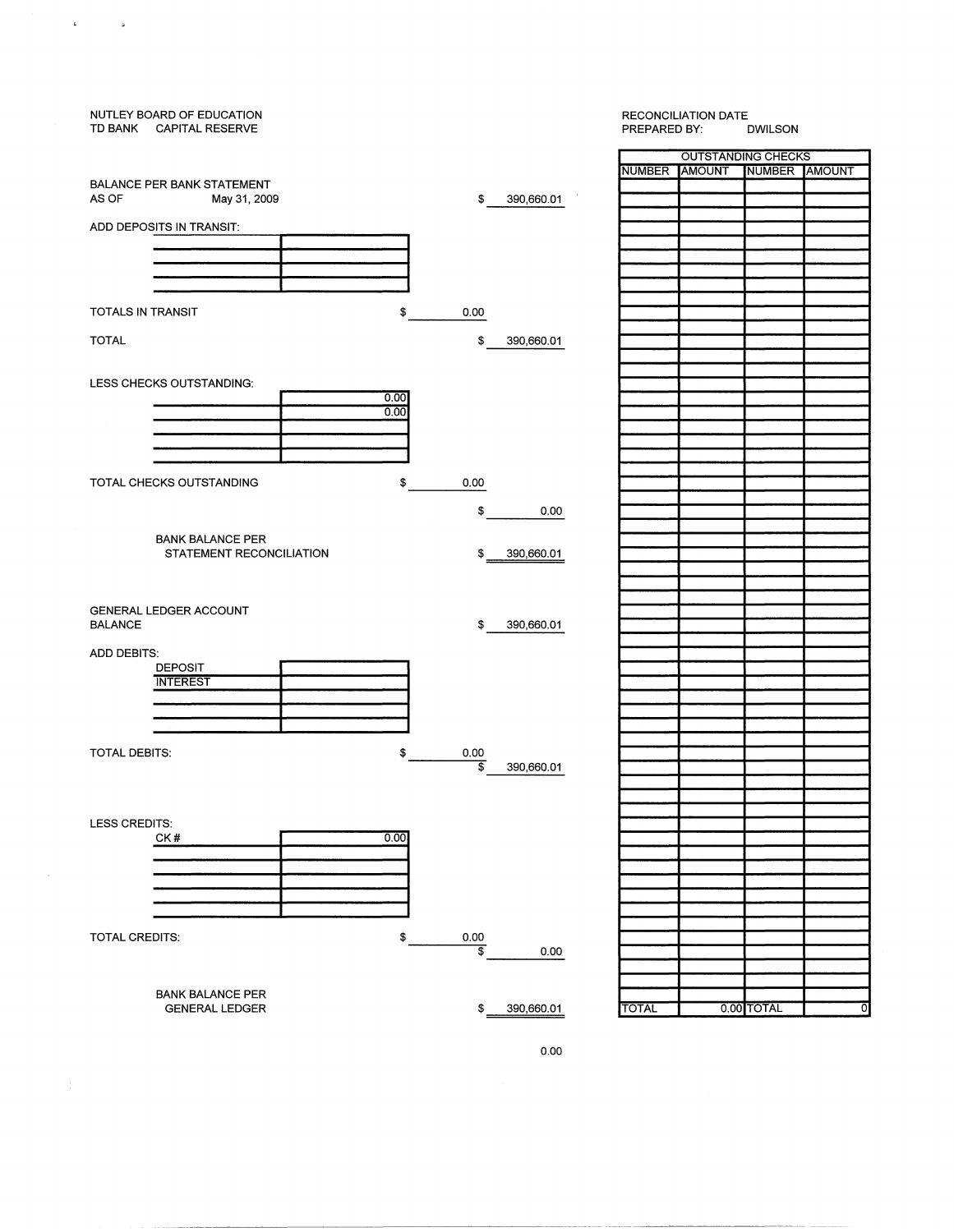

 $\mathbf{k} = \mathbf{r}^{\dagger}$  ,  $\mathbf{r}^{\dagger}$  ,  $\mathbf{r}^{\dagger}$ 

OUTSTANDING CHECKS